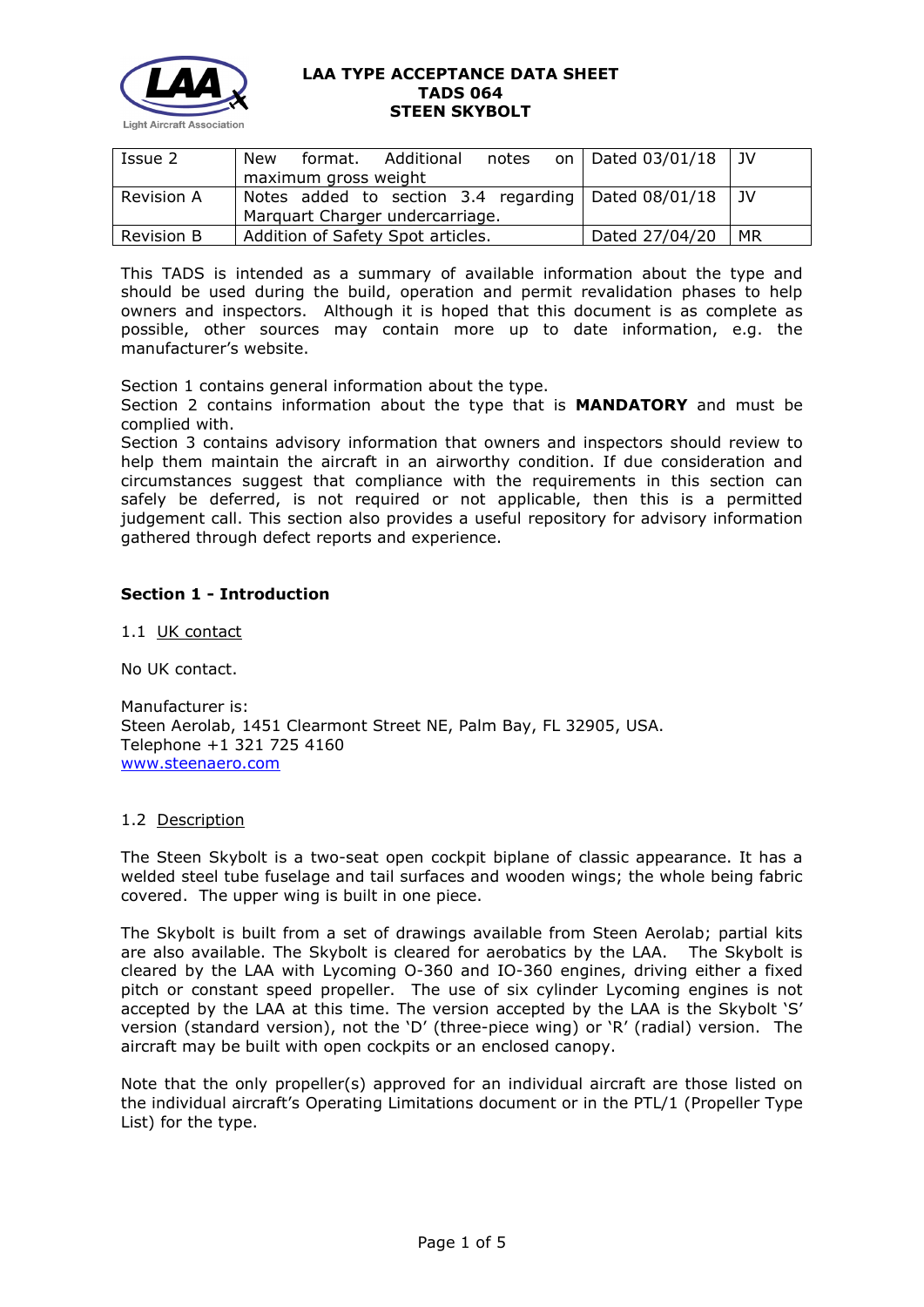

## **Section 2 – Mandatory information for owners, operators and inspectors**

At all times, responsibility for the maintenance and airworthiness of an aircraft rests with the owner. Condition No 3 of a Permit to Fly requires that: *"the aircraft shall be maintained in an airworthy condition".* 

## 2.1 Fast Build Kit 51% Compliance

Not applicable – the Skybolt is a plans built aircraft, although some prefabricated assemblies are available from Steen Aerolab.

## 2.2 Build Manual

All essential information provided on the drawings.

## 2.3 Build Inspections

Build inspection schedule 1D (wood/metal biplane). Inspector approval codes A-A or A-W. Inspector signing off final inspection also requires 'first flight' endorsement.

### 2.4 Flight Manual

Nil known.

## 2.5 Mandatory Permit Directives

None applicable specifically to this aircraft type.

Also check the LAA website for MPDs that are non-type specific  $(TL2.22)$ .

## 2.6 LAA Required Modifications (including LAA issued AILs, SBs, etc)

There are no mandatory modifications for a basic open cockpit Skybolt with a maximum gross weight of 1650 lbs.

For the canopy-equipped version, as supplied from Steen, it is necessary to add an external canopy release arrangement. Details are available from LAA.

An increased maximum gross weight of 1800 lbs with no structural changes is available upon written request to LAA Engineering. If the aircraft is operated at weights above 1650 lbs it is recommended that the undercarriage attachment bolts are regularly checked for signs of bending (e.g. by rotating the bolts and seeing if they bind in their bushings) particularly after any heavy landing.

In order to raise the aerobatic weight to 1800 lbs it is necessary to make a written request to LAA Engineering. The following modifications are required and a worksheet detailing these changes will be needed in order for the increased weight to be approved: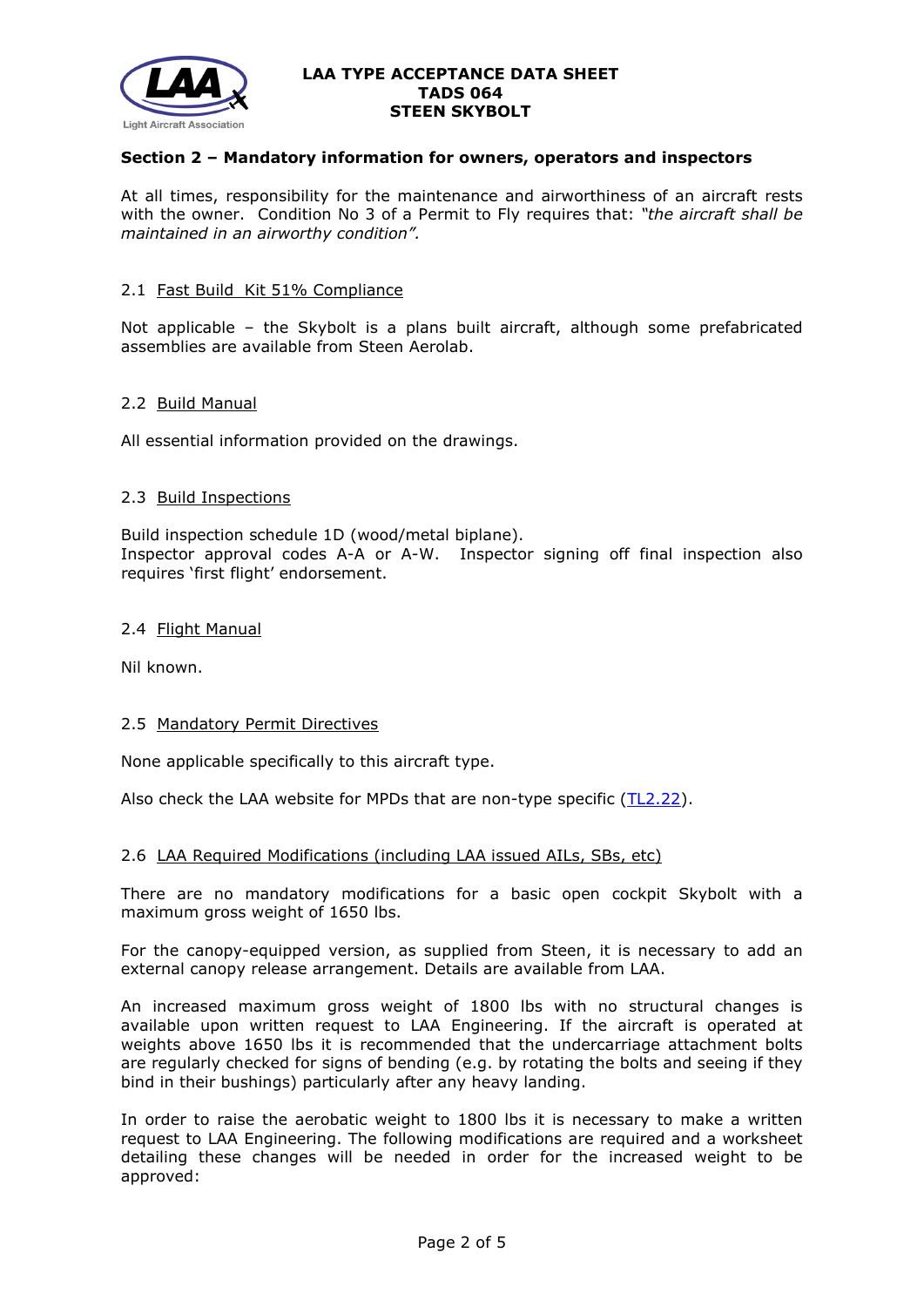

- a. All wing internal drag/anti-drag bracing to be 1/4" diameter not 3/16" per some Skybolt plans sets.
- b. Bottom wing attachment bolts to be AN5 specification not AN4 as per some Skybolt plans sets. (G-KEST also has bottom wing attachment fittings strengthened as per mod G-KEST/MOD/2, this modification is not considered mandatory for the increased maximum aerobatic weight however).

# 2.7 Additional engine operating limitations to be placarded or shown by instrument markings

Notes:

- Refer to the engine manufacturer's latest documentation for the definitive parameter values and recommended instruments.
- Where an instrument is not fitted, the limit need not be displayed.

# 2.8 Control surface deflections

TBD

# 2.9 Operating Limitations and Placards

(Note that the wording on an individual aircraft's Operating Limitations document takes precedence, if different.)

Operating limitations vary from one example to another – the following are typical but not universal.

- 1. Maximum number of occupants authorised to be carried: Two
- 2. The aircraft must be operated in compliance with the following operating limitations, which shall be displayed in the cockpit by means of placards or instrument markings:
	- 2.1 Aerobatic Limitations
		- Intentional spinning is permitted Aerobatic manoeuvres imposing g forces in excess of +6g or -3g are prohibited.

Max aerobatic weight: 1650 lbs (depending on mod state)

- 2.2 Loading Limitations Maximum Total Weight Authorised: 1650 lbs (depending on mod state) CG Range: 3.0 inches forward of datum to 2.5 inches aft of datum. Datum Point is: leading edge of lower wing.
- 2.3 Engine Limitations
	- Maximum Engine RPM: 2700.
- 2.4 Airspeed Limitations Maximum Indicated Airspeed (V<sub>NE</sub>): 173 mph
- 2.5 Other Limitations The aircraft shall be flown by day and under Visual Flight Rules only. Smoking in the aircraft is prohibited.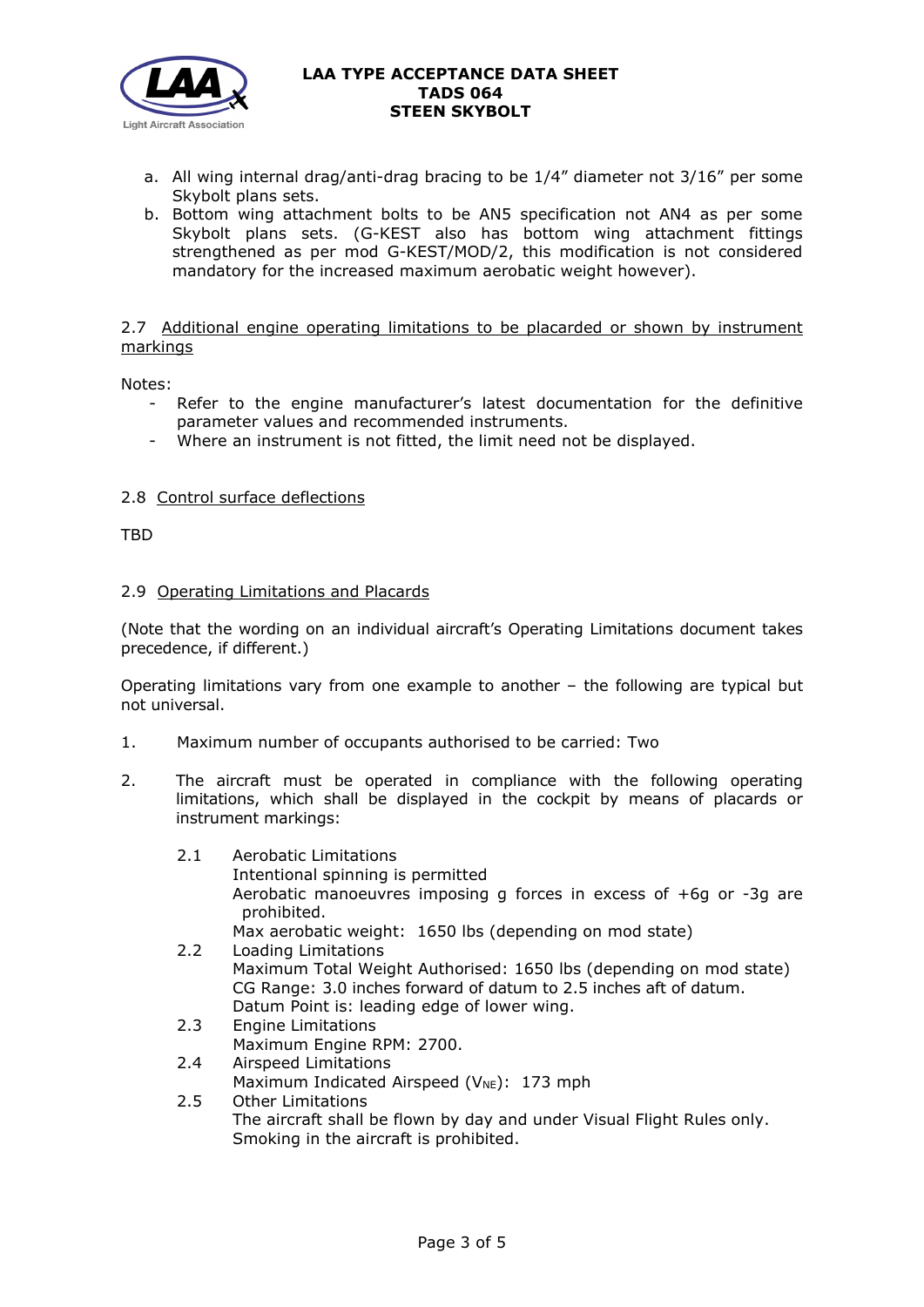

## Additional Placards:

"Occupant Warning - This Aircraft has not been Certificated to an International Requirement"

A fireproof identification plate must be fitted to fuselage, engraved or stamped with aircraft's registration letters.

# 2.10 Maximum permitted empty weight

Not applicable.

## **Section 3 – Advice to owners, operators and inspectors**

### 3.1 Maintenance Manual

LAA is not aware of any particular maintenance schedule made available by Steen Aerolab, and owners and inspectors should maintain these aircraft using the CAA LAMS schedule or the LAA generic schedule as a guide.

## 3.2 Standard Options

Cockpit canopy: see sections 1.1 and 2.6.

### 3.3 Manufacturer's Information (including Service Bulletins, Service Letters, etc)

In the absence of any over-riding LAA classification, inspections and modifications published by the manufacturer should be satisfied according to the recommendation of the manufacturer. It is the owner's responsibility to be aware of and supply such information to their Inspector.

None known for the type.

### 3.4 Special Inspection Points

- 1. Builder interpretation of areas which are sparsely detailed on the drawings, such as fuel tank, engine controls, exhaust system, cowlings, wheel brakes, cockpit harness etc.
- 2. One aspect that demands particular attention from an inspection point of view is that these aircraft are aerobatic, and are normally used as such. They are regularly subjected to greater loads and stresses than non-aerobatic types. Deferred defects, which may be perfectly safe on a docile type, may have catastrophic implications on an aircraft capable of violently manoeuvring at up to 6g. A particularly high standard of vigilance should be exercised when inspecting aerobatic types especially on the integrity of the structural components and flying control systems. By way of example, a few years ago a Starduster Too aircraft (non-LAA) crashed fatally when flying wires became detached from the wing due to the loss of the retaining bolt. It had been recently imported from the USA and the nut that should have retained the bolt was thought to have been missing for sometime. It is therefore essential that